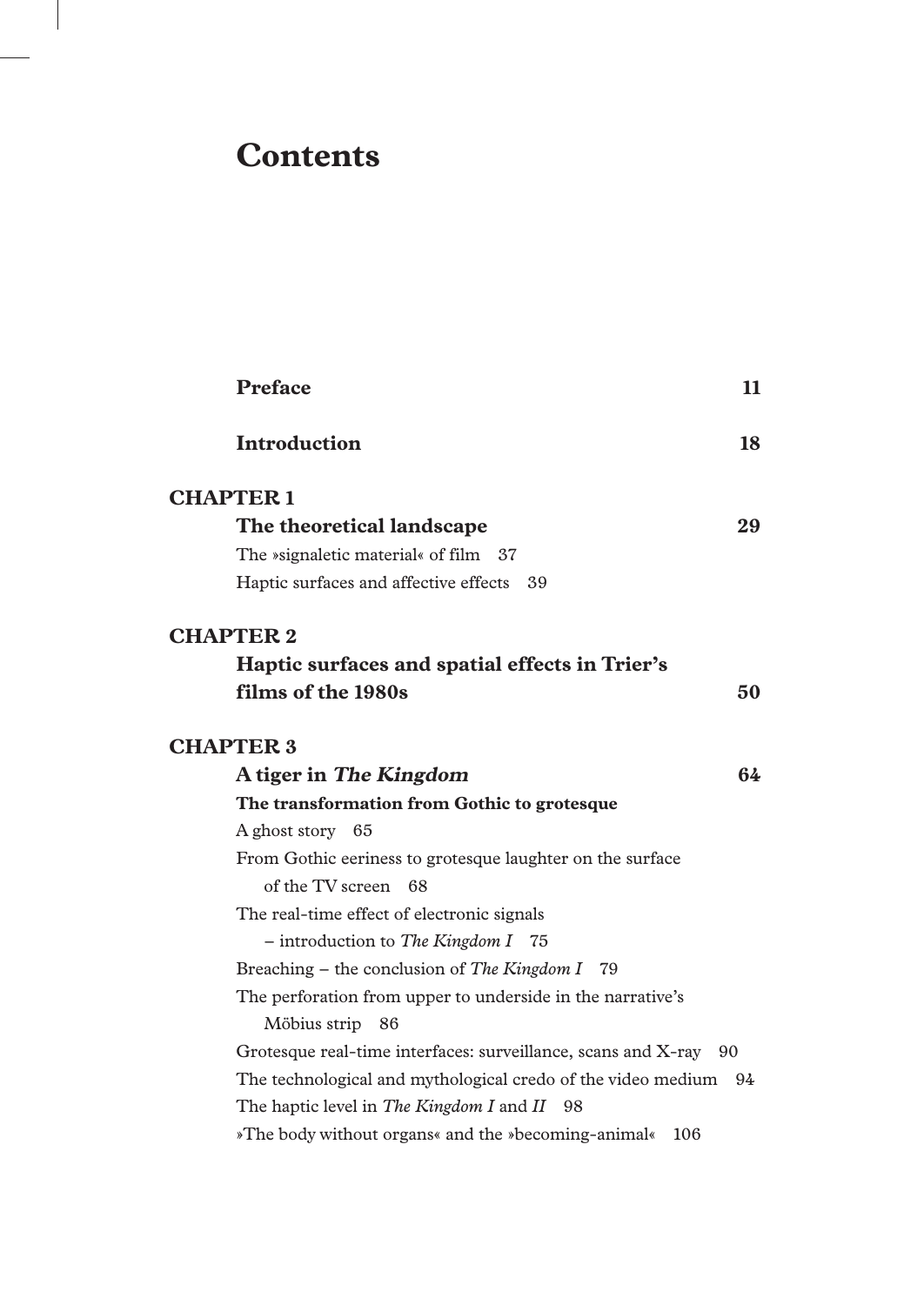#### **CHAPTER 4**

# **Dogme 95 and The Idiots** 112 **A new form of realism** The »Dogme 95 Manifesto« and the »Vow of Chastity« 115 A diagrammatic production of factual reality in the form of haptic »Figures« 120 The Dogme diagram – a generator of haptic compositions and modes of perception 125 Deformation of the face and the fall of the body 134

### **CHAPTER 5**

# **Golden Hearts 1 and 3 139 Affective outflow into the landscape and the music** The power of the rejected 146 *Breaking the Waves* and »faciality« 149 Any-space-whatever and colours in *Breaking the Waves* and *Dancer in the Dark* 155 *Dancer in the Dark* and »the refrain« 163

### **CHAPTER 6**

## America films 175 **Verfremdung and diagrammatic production**

Planes of composition in *Dogville* 177 Capitalistic segmentarity and terroristic micropolitics in *Dogville* 184 Microperceptual affect in *Dogville* 188 Compositional planes in *Manderlay* 194 Struggle in the binary segmentation 197 Dividual qualitative transformation and an ethics of affect 201

#### **CHAPTER 7**

**The boss and the performative-biographical 209 The aesthetics of the fall** Heterotopy, diagram and divid 219 The one who falls: on Lars' turning Jørgen into a performative I 227